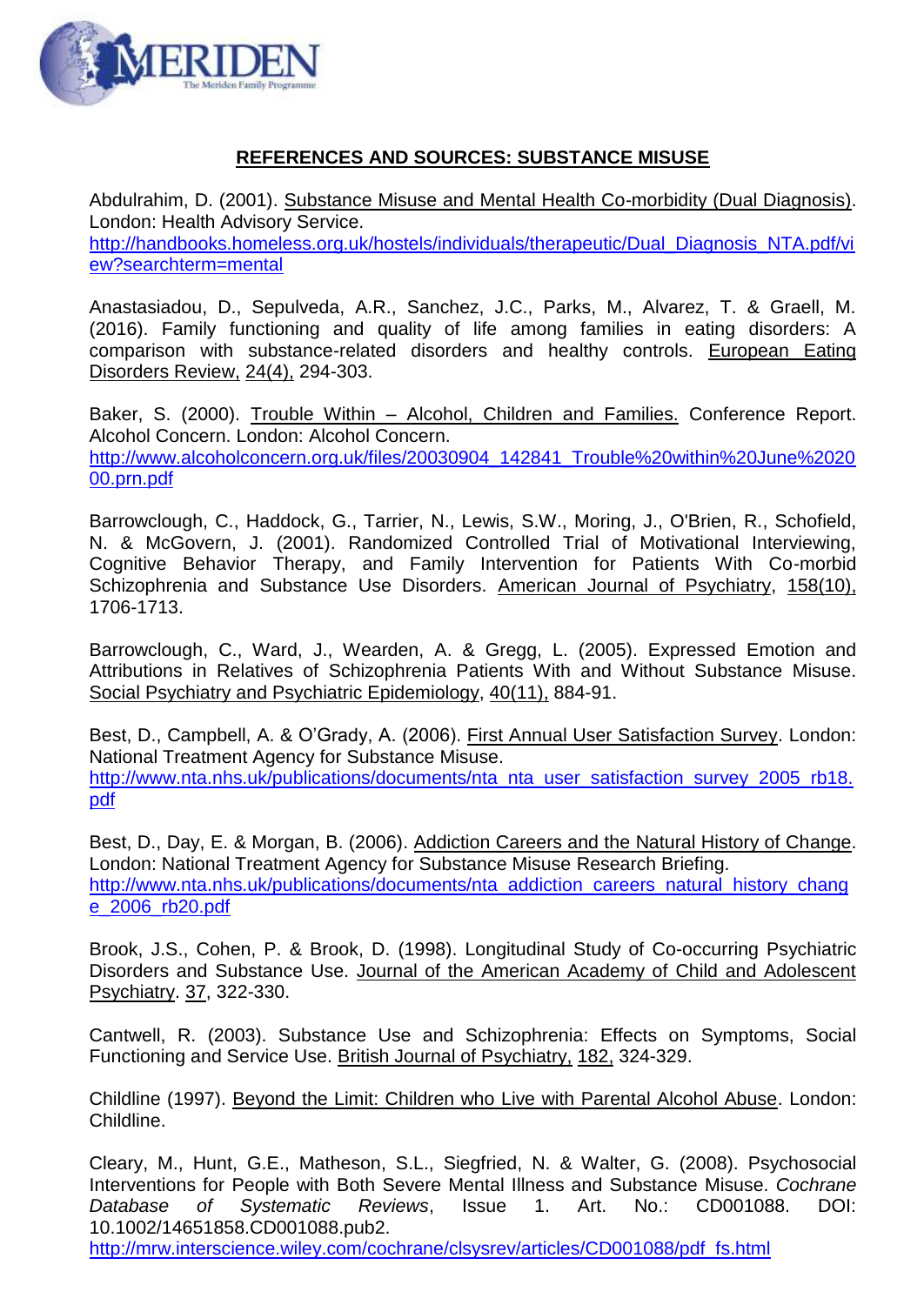

Copello, A., Templeton, L. & Powell, J. (2010). The impact of addiction on the family: Estimates of prevalence and costs. Drugs: Education, Prevention, and Policy, 17(1), 63-74.

Day, M. (2004). Keeping the Balance- A Practical Guide to Support Lasting Changes in Drug and Alcohol Abuse. South Warwickshire PCT: Crown Copyright. [www.dh.gov.uk](http://www.dh.gov.uk/)

Department of Health (2002). Mental Health Policy Implementation Guide: Dual Diagnosis Good Practice Guide. London: Crown Copyright. [www.dh.gov.uk](http://www.dh.gov.uk/)

Department of Health (2006). Models of Care for Alcohol Misusers. London: Crown Copyright.

Dishion, T.J., Veronneau, M.H., Stormshal, E.A. & Kavanagh, K. (2015). Family-centered prevention of adolescent drug abuse: Translational research in a public health framework. Handbook of adolescent drug use prevention: Research, intervention strategies, and practice, 293-867.

Drake, R.E., Mercer-McFadden, C., Mueser, K.T., McHugo, G.J. & Bond, G.R. (1998). Review of Integrated Mental Health and Substance Abuse Treatment for Patients with Dual Disorders. Schizophrenia Bulletin, 24, 589-608.

Drake, R.E., Essock, S.M., Shaner A., Carey, K.B., Minkoff, K., Kola, L., Lynde, D., Osher, F.C., Clark, R.E. & Rickards, L. (2001). Implementing Dual Diagnosis Services for Clients with Severe Mental Illness. Psychiatric Services, 52, 469-476.

DrugScope (2000). Drug Misuse and Mental Health: Learning Lessons on Dual Diagnosis. All Party Parliamentary Drugs Misuse Group. [Awww.drugscope.org.uk](http://www.drugscope.org.uk/)

Family & Friends (2007). Information for Family and Friends Affected by Others' Substance Misuse. Family and Friends Registered Charity no: 1024360, Warwick, UK. [www.familyfriends-drugs.org.uk](http://www.familyfriends-drugs.org.uk/)

Fals-Stewart, W., Birchler, G.R. & O'Farrell, T.J. (1996). Behavioural Couples Therapy for Male Substance Abusing Patients. Effects on Relationships Adjustment and Drug Using Behaviour**.** Journal of Consulting and Clinical Psychology, 64 (5), 959- 972.

Fals-Stewart, W. & O'Farrell, T.J. (2003). Behavioural Family Counseling and Naltrexalone for Opoid Dependant Patients. Journal of Consulting and Clinical Psychology, 71 (3), 432- 442.

Gournay, K., Sandford, T., Johnson, S. & Thornifcroft, G. (1997). Dual Diagnosis of Severe Mental Health Problems and Substance Abuse/Dependence: a Major Priority for Mental Health Nursing. Journal of Psychiatric Mental Health Nursing, 4, 89-95.

Gottlieb, J.D., Mueser, K.T. & Glynn, S.M. (2012). Family therapy for schizophrenia: Cooccurring psychotic and substance use disorders. Journal of Clinical Psychology: In session, 68 (5), 405 – 501.

Haddock, G., Barrowclough, C., Tarrier, N., Moring, J., O'Brien, R., Schofield, N., Quinn, J., Palmer, S., Davies, L., Lowens, I., McGovern, J. & Lewis, S. (2003). Cognitive-Behavioural Therapy and Motivational Intervention for Schizophrenia and Substance Misuse. 18-Month Outcomes of a Randomised Controlled Trial. British Journal of Psychiatry,183, 418-26.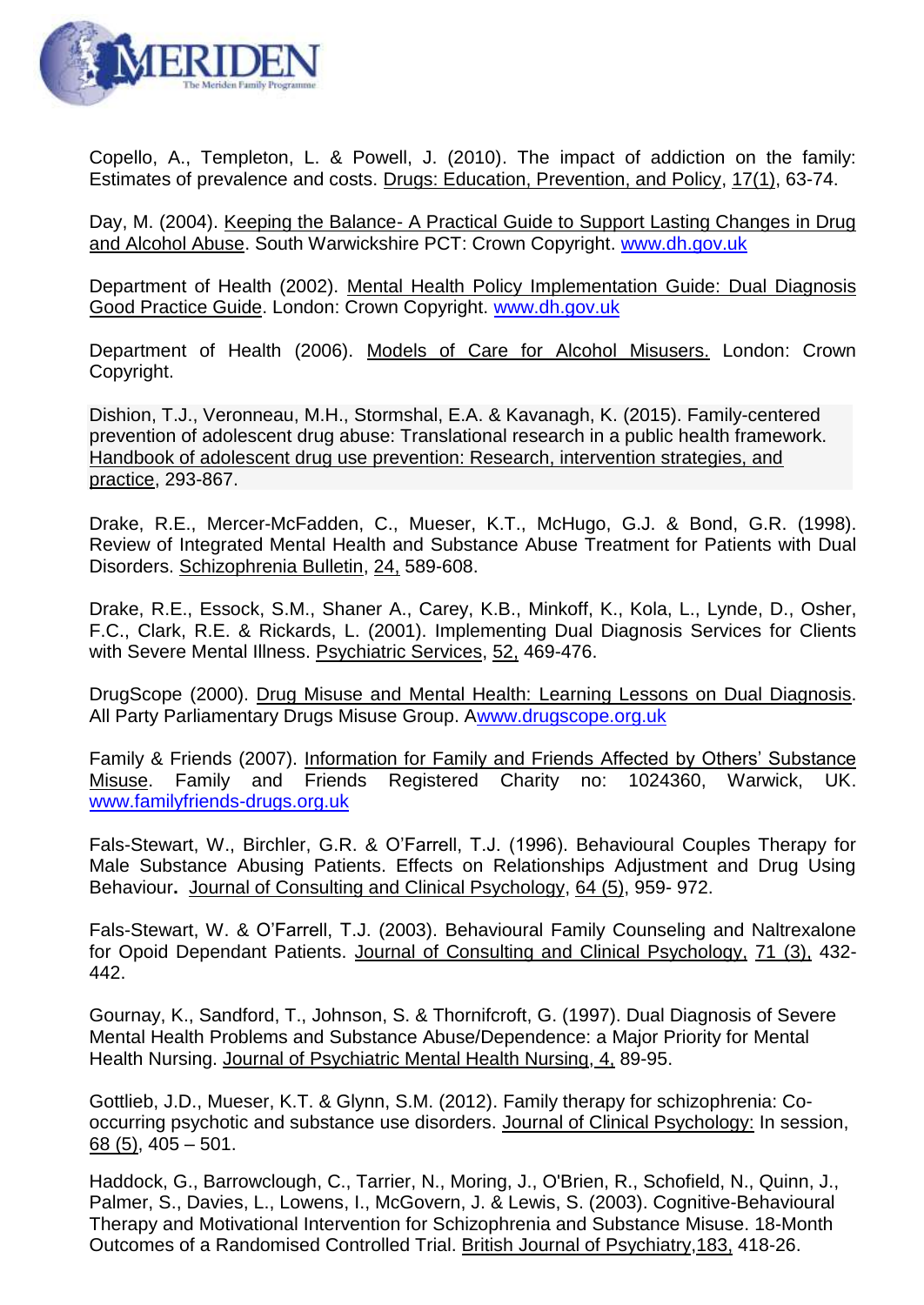

Hendriks, V., Van de Schee, E., Blanken, P. (2011). Treatment of adolescents with a cannabis use disorder: Main findings of a randomized controlled trial comparing multidimensional family therapy and cognitive behavioral therapy in The Netherlands. Drug and Alcohol Dependence, 119 (1-2), 64-71.

Hickie, I.B., Koschera, A., Davenport, T.A., Naismith, S.L. & Scott, E.M. (2001). Comorbidity of Common Mental Disorders and Alcohol or Other Substance Misuse in Australian General Practice. The Medical Journal of Australia,175, S31-6.

Hodgins, S., Tengström, A., Bylin, S., Göranson, M., Hagen, L., Janson, M., Larsson, A., Lundgren-Andersson, C., Lundmark, C., Norell, E. & Pedersen, H. (2007). Consulting for Substance Abuse: Mental Disorders Among Adolescents and Their Parents. Nordic Journal of Psychiatry, 61(5), 379-86.

Holland, M. (1998). Substance Use and Mental Health Problems: Meeting the Challenge. British Journal of Nursing, 7(15), 896-900.

Horigian, V.E., Espinal, P.S., Alonso, E., Verdeja, R.E., Duan, R., Usaga, I.M., Perez-Lopez, A., Marin-Navarrete, R. & Feaster, D.J. (2016). Readiness and barriers to adopt evidencebased practices for substance abuse treatment in Mexico. Salud Mental, 39(2), 77-84.

Jacobs, J. (1998). The Links between Substance Misuse and Domestic Violence. London: Alcohol Concern/ Institute for the Study of Drug Dependence (ISSD).

Johnson, S.D., Stiffman, A., Hadley-Ives, E. & Elze, D. (2001). An Analysis of Stressors and Co-morbid Mental Health Problems that Contribute to Youth's Paths to Substance-Specific Services. Journal of Behavioral Health Services and Research, 28(4), 412-26.

Johnson, S., Thornicroft, G., Afuwape, S., Leese, M., White, I.R., Hughes, E., Wanigaratne, S., Miles, H. & Craig, T. (2007). Effects of Training Community Staff in Interventions for Substance Misuse in Dual Diagnosis Patients with Psychosis (COMO study): Cluster Randomised Ttrial. The British Journal of Psychiatry, 191(5), 451 – 452.

Kamali, M., Kelly, L., Gervin, M., Browne, S., Larkin, C. & O'Callaghan, E. (2000). The Prevalence of Comorbid Substance Misuse and Its Influence on Suicidal Ideation Among In-Patients with Schizophrenia. Acta Psychiatrica Scandinavica, 101(6), 452-6.

Kamali, M., Kelly, L., Gervin, M., Browne, S., Larkin, C. & O'Callaghan, E. (2001). Psychopharmacology: Insight and Comorbid Substance Misuse and Medication Compliance Among Patients with Schizophrenia. Psychiatric Services, 52(2), 161-3.

Kavanagh, D. & Barrowclough, C. (2004). Substance misuse in early psychosis: Motivational interventions and individual and family cognitive behaviour therapy. Schizophrenia Research, 70 (1).

Klostermann, K. (2016). The Oxford handbook of substance use and substance use disorders: Oxford University Press.

Kumpfer, K.L. & Hansen, W.B. Family-based prevention programs. Parenting and teen drug use: The most recent findings from research, prevention, and treatment, p.166-505.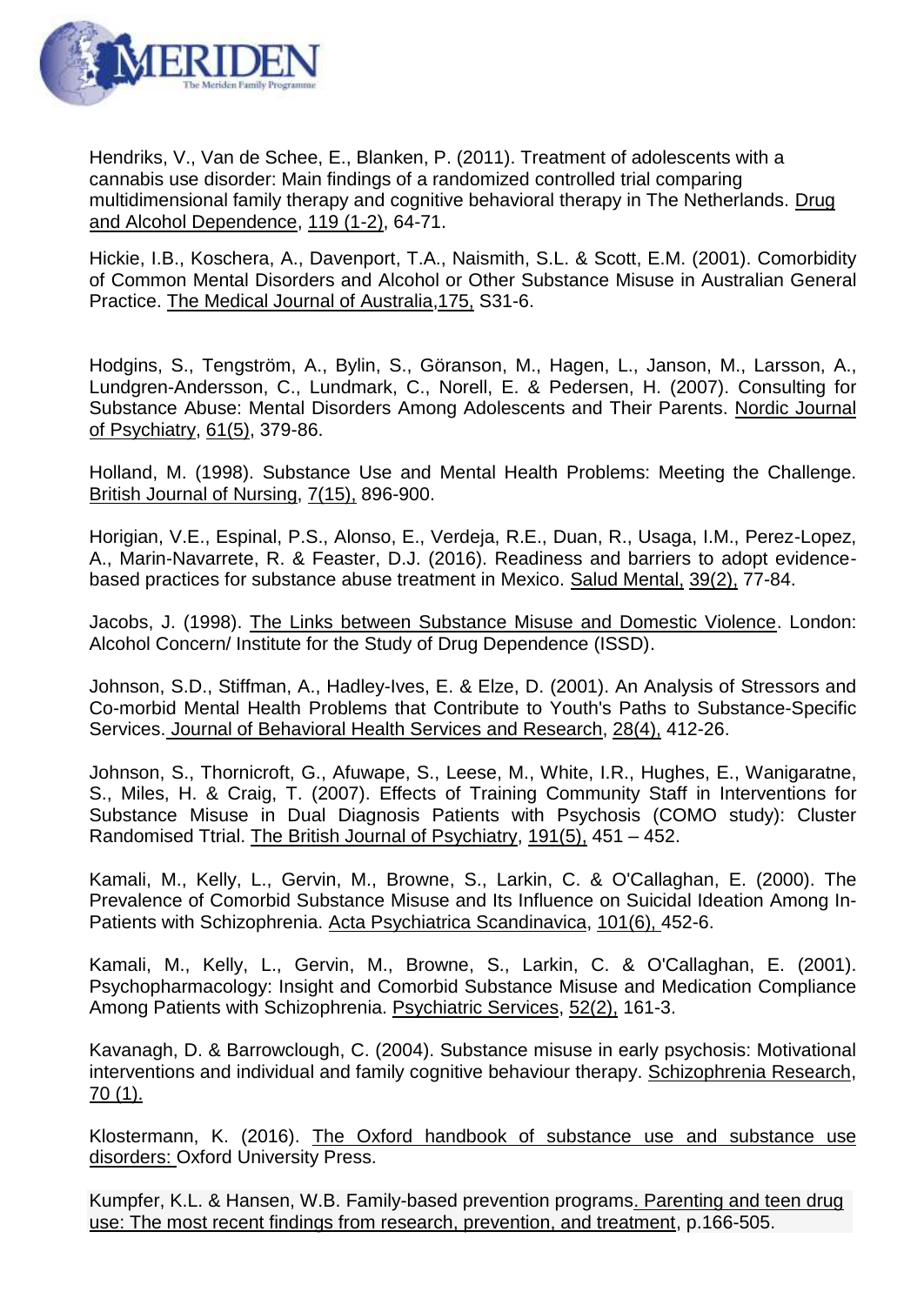

Lubman, D.I., Hides, L. & Jorm, A.F. (2007). Beliefs of Young People and Their Parents About the Harmfulness of Alcohol, Cannabis and Tobacco for Mental Disorders. The Medical Journal of Australia, 187(5), 266-9.

Mason, P. & Bennett, G. (2004). Promoting Safer Drinking. A Briefing Paper for Drug Workers. London: National Treatment Agency for Substance Misuse. [http://www.nta.nhs.uk/publications/documents/nta\\_promoting\\_safer\\_drinking\\_2004\\_drdalcoh](http://www.nta.nhs.uk/publications/documents/nta_promoting_safer_drinking_2004_drdalcohol.pdf) [ol.pdf](http://www.nta.nhs.uk/publications/documents/nta_promoting_safer_drinking_2004_drdalcohol.pdf)

Mason, W.A. & Spoth, R.L. (2012). Sequence of alcohol involvement from early onset to young adult alcohol abuse: Differential predictors and moderation by family-focused preventive intervention. Addiction, 107, 2137-2148.

Meis, L.A., Griffin, J.M., Greer, N., Jensen, A.C., Macdonald, R., Carlyle, M., Rutks, I. & Wilt, T.J. (2013). Couple and family involvement in adult mental health treatment: a systematic review. Clinical Psychology Review, 33 (2), 275 – 286.

Meyer, R. (1995). Clinical Guide to Alcohol Treatment: the Community Reinforcement Approach, New York, Guildford press.

McCrady, D.S. & Hay, W. (1987). Coping with Problem Drinking in the Family. In Orford, J. (Ed) Coping with Disorder in the Family. Croom Helm, London and Sydney

Mueser, K.T., Glynn, S.M., Cather, C., Zarate, R., Fox, L., Feldman, J., Wolfe, R. & Clark, R.E. (2009). Family Intervention for Co-occurring Substance Use and Severe Psychiatric Disorders: Participant Characteristics and Correlates of Initial Engagement and More Extended Exposure in Randomized Controlled Trial. Addictive Behaviors , 34(10), 867-877

Mueser, K.T., Glynn, S.M., Cathers, C., Xie, H., Zarate, R., Fox Smith, L., Clark, R.E., Gottlieb, J.D., Wolfe, R. & Feldman, J. (2013). A randomized controlled trial of family intervention for co-occurring substance use and severe psychiatric disorders. Schizophrenia Bulletin, 39 (3), 658 – 672.

Munroe, A. & Allan, J. (2011). Can family-focused interventions improve problematic substance use in aboriginal communities? A role for social work. Australian Social Work, 64(2), 169-182

Murray, S. & Shenker, D. (2007). Alcohol and the Family. A Positional Paper from Alcohol Concern. London: Alcohol Concern. [http://www.alcoholconcern.org.uk/files/20061220\\_155831\\_Alcohol%20and%20Families%20-](http://www.alcoholconcern.org.uk/files/20061220_155831_Alcohol%20and%20Families%20-%20AC%20Position%20Paper%20FINAL.pdf) [%20AC%20Position%20Paper%20FINAL.pdf](http://www.alcoholconcern.org.uk/files/20061220_155831_Alcohol%20and%20Families%20-%20AC%20Position%20Paper%20FINAL.pdf)

National Treatment Agency for Substance Misuse (2006). Guidance for Local Partnerships on User and Carer Involvement. London: NTA. http://www.nta.nhs.uk/publications/documents/nta\_quidance\_local\_partnerships\_user\_carer [involvement.pdf](http://www.nta.nhs.uk/publications/documents/nta_guidance_local_partnerships_user_carer_involvement.pdf)

Onken, L.S., Blaine J.D., Genser, S. & Horton, A.M. (1997). Treatment of Drug-Dependent Individuals with Comorbid Mental Disorders. U.S: National Institute on Drug Abuse. Research **Monograph** 172. <http://www.drugabuse.gov/pdf/monographs/Monograph172/Monograph172.pdf>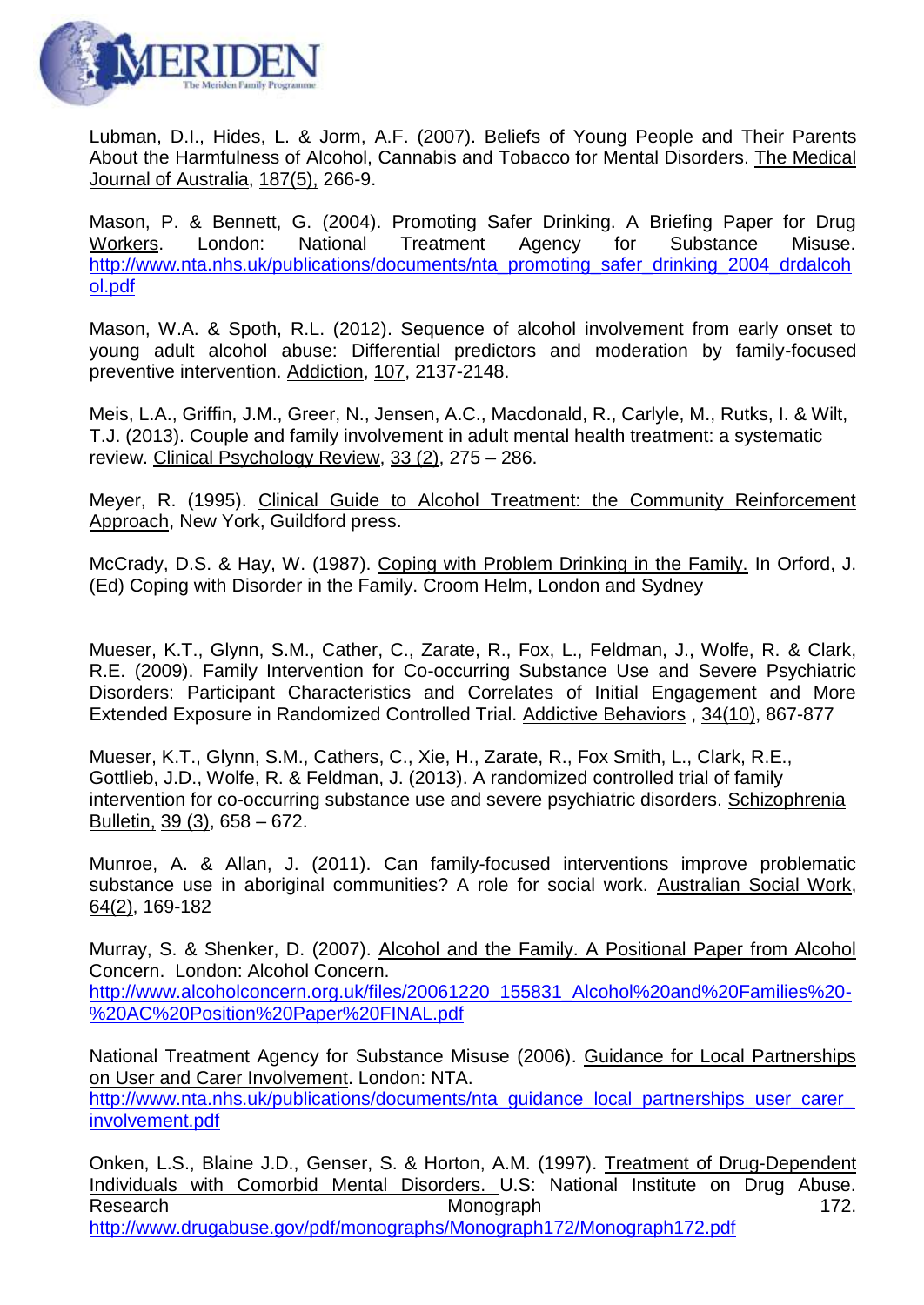

Orford, J., Copello, A., Velleman, R. & Templeton, L. (2010). Family members affected by a close relative's addiction: the stress-strain-coping-support model. Drugs: Education, Prevention, and Policy, 17(1), 36-43.

Orr, L.C., Elliott, L. & Barbour, R.S. (2014). Promoting family-focused approaches within adult drug services: The potential of the 'Senses Framework'. International Journal of Drug Policy, 25(5), 888-896.

Pihkala, H., Dimova-Branstrom, N. & Sandlund, m. (2017). Talking about parental substanec abuse with children: Eight families' experiences of beardslee's family intervention. Nordic Journal of Psychiatry, 71(5), 395-401.

Rey, J. & Tennant, C. (2002). Cannabis and Mental Health (letter). British Medical Journal 325, 1183-1184.

Robbins, M.S., Feaster, D.J., Horigian, V.E., Rohrbaugh, M., Shoham, V., Bachrach, K., Miller, M., Burlew, K.A., Hodgkins, C., Carrion, I., Vandermark, N., Schindler, E., Werstlein, R. & Szapocznik, J. (2011). Brief strategic family therapy versus treatment as usual: Results of a multisite randomized trial for substance using adolescents, Journal of Consulting and Clinical Psychology, 79 (6), 713-727.

Rossi Menezes, P. & Ratto, L.R. (2004). Prevalence of Substance Misuse Among Individuals with Severe Mental Illness in São Paulo. Social Psychiatry and Psychiatric Epidemiology. 39(3), 212-7.

Rowe, C.L. (2012). Family therapy for drug abuse: review and updates 2003 – 2010. Journal of Marital and Family Therapy, 38(1), 59-81.

Schofield, N., Quinn, J., Haddock, G. & Barrowclough, C. (2001). Schizophrenia and Substance Misuse Problems: a Comparison Between Patients With and Without Significant Carer Contact. Social Psychiatry and Psychiatric Epidemiology, 36(11), 523-8.

Sevy, S., Robinson, D.G., Holloway, S., Alvir, J.M., Woerner, M.G., Bilder, R., Goldman, R., Lieberman, J. & Kane, J. (2001). Correlates of Substance Misuse in Patients With First-Episode Schizophrenia and Schizoaffective Disorder. Acta Psychiatrica Scandinavica, 104(5), 367-74.

Sims, H. (2006). Families in Focus – England. Adfam, Families Drugs and Alcohol, London. <http://www.adfam.org.uk/>

Sparks, S.N., Tisch, R. & Gardner, M. (2013). Family-centered interventions for substance abuse in Hispanic communities. Journal of Ethnicity in Substance Abuse, 12 (1). 68-81.

Stanton, M.D., Steier, F., Cook, L. & Todd, T.C. (1984). Narcotic Detoxification in a Family and Home Context: Final Report 1980-83. Rockville. MD: National Institute on Drug Abuse Treatment Research Branch, US.

Stanton, M.D. & Shadish, W.R. (1997). Outcome, Attrition and Family-Couples Treatment for Drug Abuse: a Meta-Analysis and Review of Controlled Comparative Studies. Psychological Bulletin, 122, 170-191.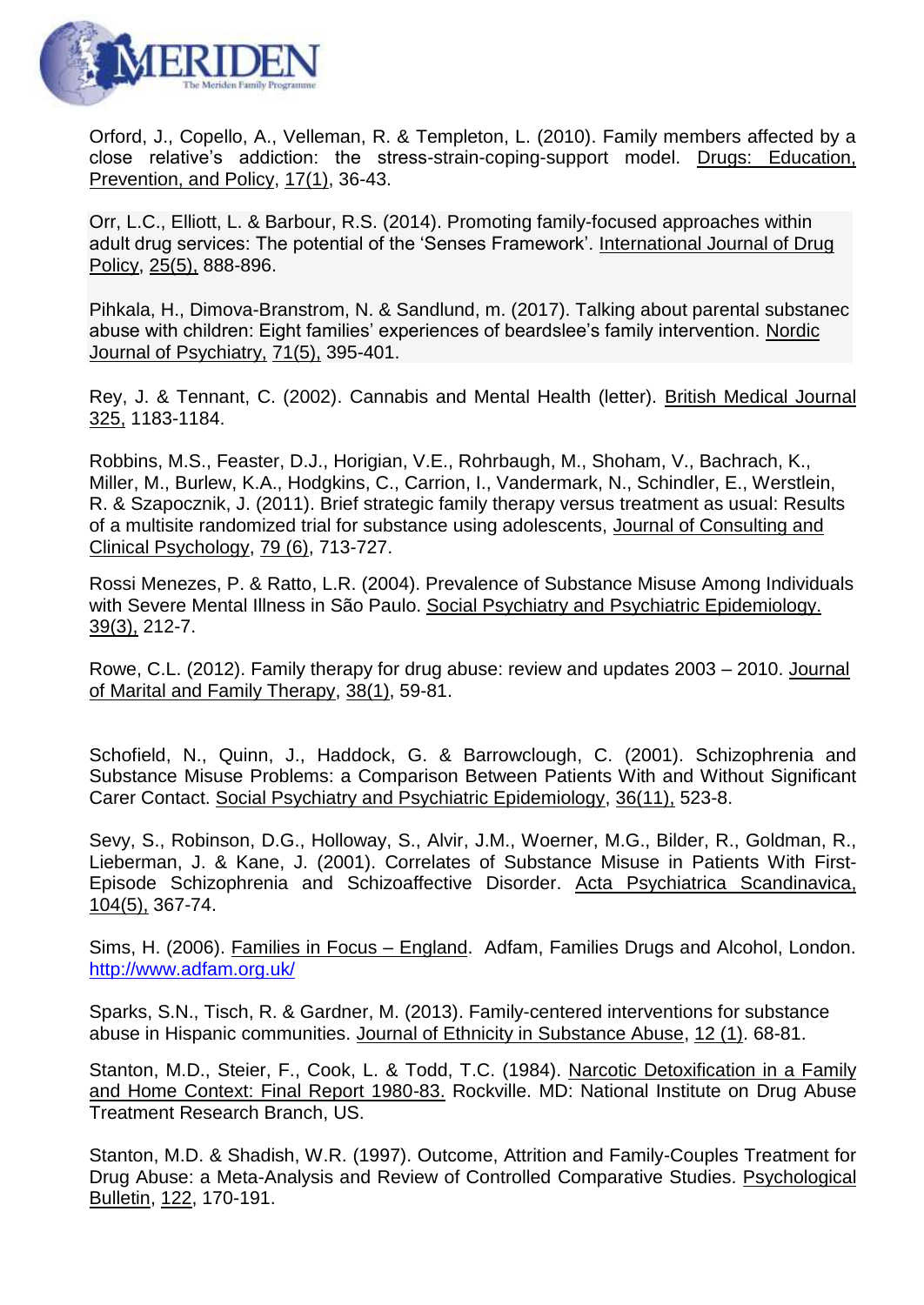

Stanton, M.D., Todd, T.C. & Associates. (1982). The Family Therapy of Drug Abuse and Addiction. New York: Guildford Press.

Velleman, R., Orford, J., Templeton, L., Copello, A., Patel, A., Moore, L., Macleod, J. & Godfrey, C. (2011). 12-month follow-up after brief interventions in primary care for family members affected by the substance misuse problem of a close relative. Addiction Research & Theory, 19(4), 362-374.

Wanigaratne, S., Davis, P., Pryce, K. & Brotchie, J. (2005). The Effectiveness of Psychological Therapies on Drug Misusing Clients. NHS National Treatment Agency for Substance misuse Research Briefing 11, June, NTA, London. [http://www.nta.nhs.uk/publications/documents/nta\\_effectiveness\\_psycho\\_therapies\\_2005\\_rb](http://www.nta.nhs.uk/publications/documents/nta_effectiveness_psycho_therapies_2005_rb11.pdf) [11.pdf](http://www.nta.nhs.uk/publications/documents/nta_effectiveness_psycho_therapies_2005_rb11.pdf)

Watts, M. (2007). Management of Severe Mental Illness and Substance Misuse. Nursing Times, 103(14), 28-9.

Weaver, T., Charles, V., Madden, P. & Renton, A. (2002). Co-morbibity of Substance Misuse and Mental Illness Collaborative Study (COSMIC). Research Summaries for Providers and Commissioners. New Series, August 2004. National Treatment Agency for Substance Misuse and the Department of Health, London. [http://www.nta.nhs.uk/publications/documents/nta\\_cosmic\\_survey\\_2002\\_rs1.pdf](http://www.nta.nhs.uk/publications/documents/nta_cosmic_survey_2002_rs1.pdf)

Yandoli, D., Eisler, L., Robbins, C., Mulledy, G. & Dare, C. (2002). A Comparative Study of Family Therapy in the Treatment of Opiate Users in a London Drug Clinic. Journal of Family Therapy, 24 (4), 402-422.

Yuen, E. & Toumbourou, J.W. (2011). Does family intervention for adolescent substance use impact parental wellbeing? A longitudinal evaluation. Australian and New Zealand Journal of Family Therapy, 32(3), 249-263.

Zammit, S., Allebeck, P., Andreasson, S., Lundberg, I. & Lewis, G. (2002). Self Reported Cannabis Use as a Risk Factor for Schizophrenia in Swedish Conscripts of 1969: Historical Cohort Study. British Medical Journal, 325, 1199-1201.